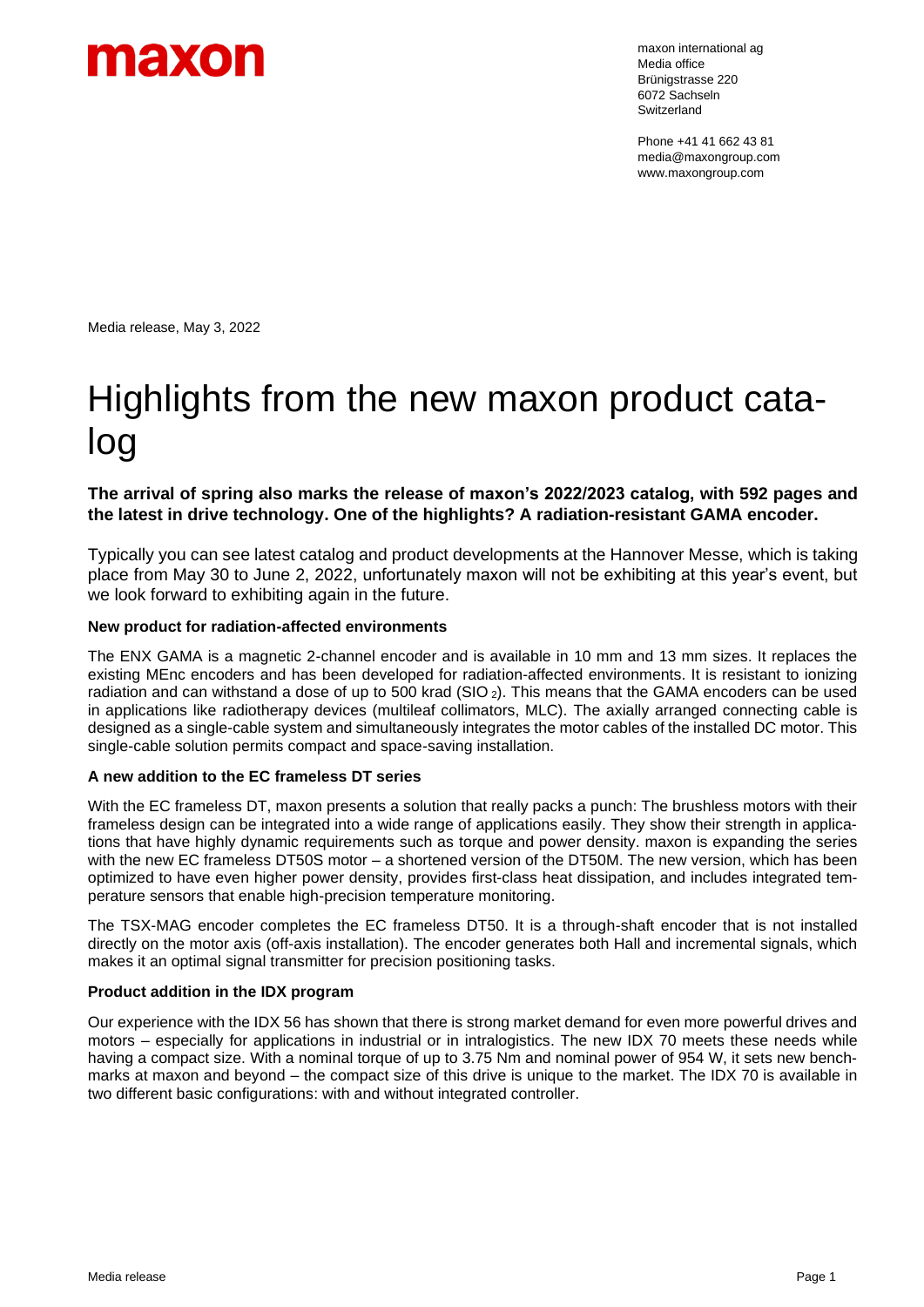

### **New ECX flat motor**

The ECX flat product family is also expanding with the addition of the ECX flat 32. This motor is available as a high-torque version with segmented magnets and an open rotor, available in two different lengths, a short version (16, 2 mm) and a long version (18, 7 mm). The standard version with ring magnet and closed rotor in length S rounds off the program. The new motor is based on EC-flat technology and has been optimized for a higher power density.

#### **Catalog provides an overview and assistance**

maxon offers a wide range of components: from DC and BLDC motors to gearheads, encoders, positioning controllers, master controllers, and battery management systems. The 2022/2023 catalog is fresh off the printing press and provides a complete overview. With 592 pages, the readers can explore maxon's modular system, with data sheets, technical tips and the practical maxon selection guide. The new catalog can be viewed online at [epaper.maxongroup.com](https://online.flippingbook.com/view/1042987/) or in the eShop at [shop.maxongroup.com](https://www.maxongroup.com/maxon/view/catalog/)



*EC frameless DT50S and DT50M*

Please contact the maxon media office for more information:

[media@maxongroup.com](mailto:media@maxongroup.com) +41 41 662 43 81